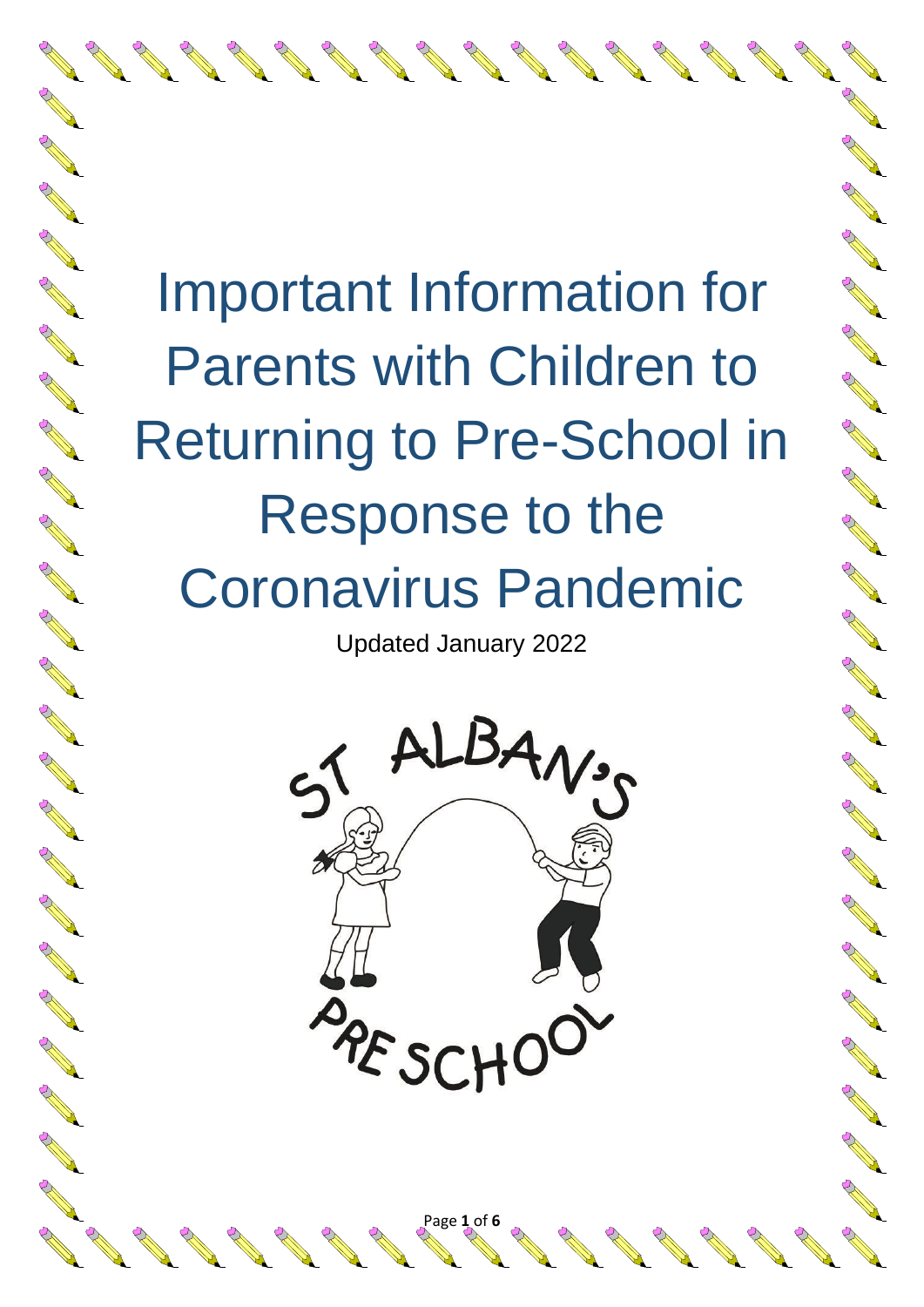**We reminded parents that children returning MUST be coming from a household that has been following the government guidelines on testing, social distancing and keeping safe.**

AND TO BE A STRONG TO BE A STRONG TO BE A STRONG TO BE A STRONG TO BE A STRONG TO BE A STRONG TO BE A STRONG TO BE A STRONG TO BE A STRONG TO BE A STRONG TO BE A STRONG TO BE A STRONG TO BE A STRONG TO BE A STRONG TO BE A

No recent de

A Marian

AND TO BE A PARTICULAR OF

A REAL REAL

**ANTICOLOGICAL CONTRACTORISTICS** 

A Red Band

**RANCISCO CONTROLLER** 

**ANTICOLLECTION** 

**ANTICOLOGICAL CONTRACTORI** 

COMPARTMENT

AND TO BE

No. of the contract of the

**RANCISCO CONTROLLER** 

A March 19

A March 19

AND TO

Beech and the contract of the contract of

Please find below the practical information on returning to Pre School. Obviously, this information is subject to change as government guidelines change in this fast moving situation. Please be aware that we have no advance information on changes and find out about them at the same time as the public.

Thank you so much for all of your support over the past months. It has been great to see how the children have progressed during this difficult period and despite everything you all seem to have had a lot of fun.



1. Transport

Parents are advised to avoid using public transport where possible when coming to Pre School and instead travel by car, walking or cycling. If however your only option is to use public transport then we ask that you adhere to the social distancing rules.

## 2. Drop offs and Pick ups

We are working closely with school to try and ensure the safety of all the children on the St. Alban's site. Whilst we have this plan set in place please bear with us and we will notify you if there are any changes.

**Due to the change in requirements for face masks to be worn, we would ask, that were possible, you continue to choose to wear a face mask when moving around the school grounds.**

**Access to Pre School is via the Main School path. Please follow the oneway system, cutting into the Pre School Area if you only have Pre** 

Page **2** of **6**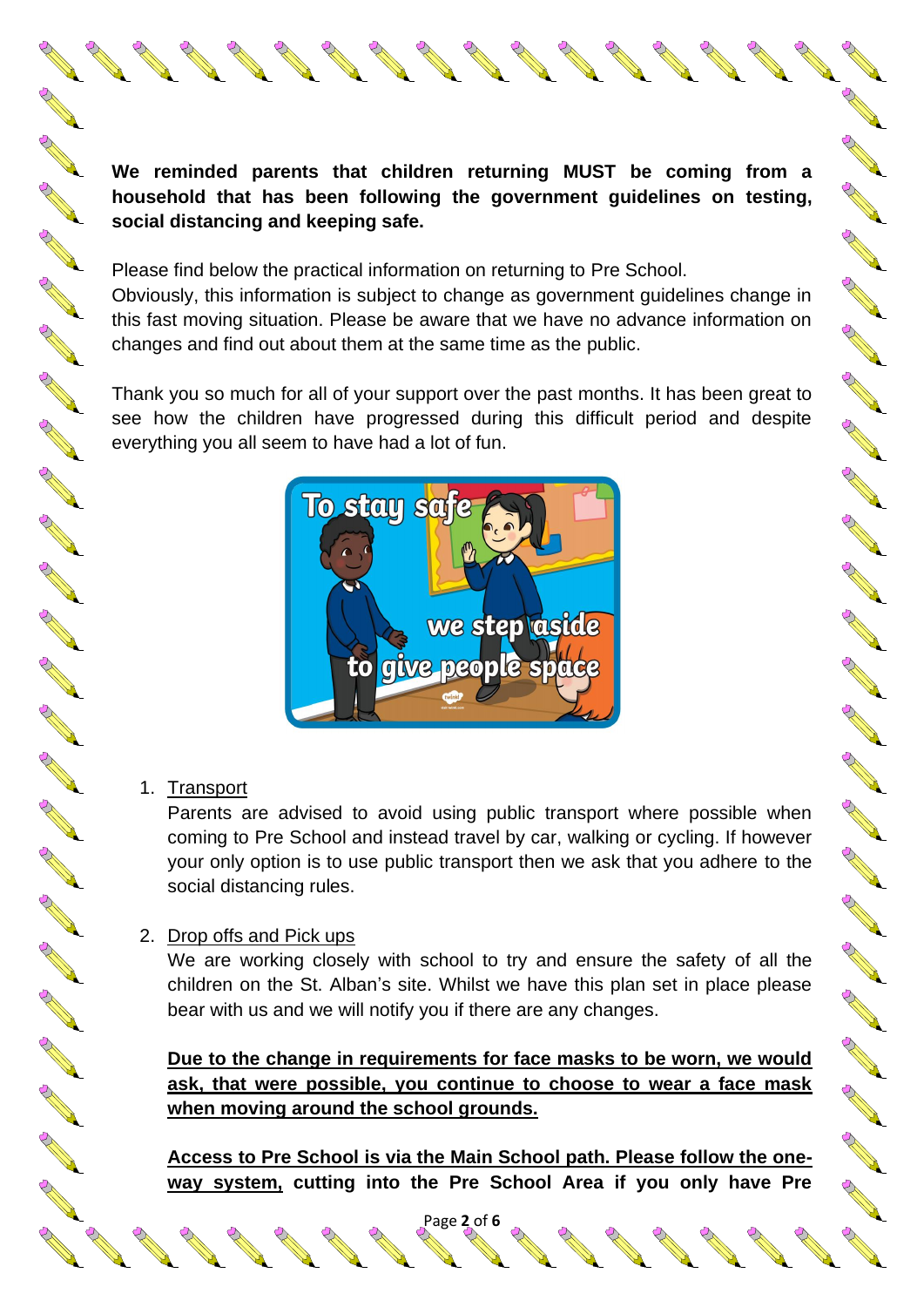**School children. If you have children in Years Three and Year One, then follow the path around the quadrangle, picking them up and arriving at the side of Pre School where we will take your Pre Schooler from you. Continue past Pre School, down the steps, across the playground and out of the gate at Kennedy Avenue. Please remember to distance on the path if possible.**

Article of the Contract of the Contract of the Contract of the Contract of Taxable

**RANCISCO CONTROLLER** 

A Maria

A March

AND A

AND TO

A March 19

**RANCISCO CONTROLLER** 

A March 19

A March

AND ROAD

Contractor of

A REA

A March

Control of Control of Control of Control and Control of Control of Control of Control of Control of Control of

A Maria

A March

CONTROLLER

**RANCHER** 

A REA

AND A

AND A

Jeremia de la Carte de la Carte de la Carte de la Carte de la Carte de la Carte de la Carte de la Carte de la

**Contract of the Contract of the Contract of The Contract of The Contract of The Contract of The Contract of The Contract of The Contract of The Contract of The Contract of The Contract of The Contract of The Contract of T** 

**If your child is attending half day sessions, there will be no access to parents through the main school gate during the lunch time either to pick up or drop off due to the children from school having their lunchbreak. Staff will bring your child to the gate on Kennedy Avenue at the end of the morning and pick up the afternoon children from the same place. It is important that children are dropped and collected on time.**

**Morning session begins at 8.45am-8.55am Morning session ends at 11.40am Afternoon sessions begin at 12.20pm**

**Afternoon session ends at 3.10pm During the current lockdown, we respectfully suggest that children are picked up by 3.10pm to allow the staff to clean all of the equipment.**

We ask that only one parent/guardian drops off and picks up and where possible this is the same person each day. If in exceptional circumstances this is not possible, please ensure that the adult collecting is fully briefed on drop off/collection procedures and advise us via email or telephone before the day.

Social distancing will be in place for parents and staff and as such the more you can support your child in them coming back into the setting independently, the easier the transition will be.

### 3. Clothing and sun protection Children will need to come to Pre School wearing **clean** uniform daily.

[https://primarysite-prod-sorted.s3.amazonaws.com/st-albans-catholic-primary](https://primarysite-prod-sorted.s3.amazonaws.com/st-albans-catholic-primary-school/UploadedDocument/bc3ea18112ad49cdb3de9ee3d966322e/prospectus-2020-2021.pdf)[school/UploadedDocument/bc3ea18112ad49cdb3de9ee3d966322e/prospectus-2020-](https://primarysite-prod-sorted.s3.amazonaws.com/st-albans-catholic-primary-school/UploadedDocument/bc3ea18112ad49cdb3de9ee3d966322e/prospectus-2020-2021.pdf) [2021.pdf](https://primarysite-prod-sorted.s3.amazonaws.com/st-albans-catholic-primary-school/UploadedDocument/bc3ea18112ad49cdb3de9ee3d966322e/prospectus-2020-2021.pdf)

(There is an option at Finesse of a cardigan for girls to wear with our logo)

Page **3** of **6**

We ask that children bring a named pair of pumps to change into. These will be left at Pre School in their tray. **Their outdoor shoes should be velcro if** 

A REA

**Contract of the Contract of the Contract of the Contract of The Contract of The Contract of The Contract of The Contract of The Contract of The Contract of The Contract of The Contract of The Contract of The Contract of T** 

Contract of the Contract of the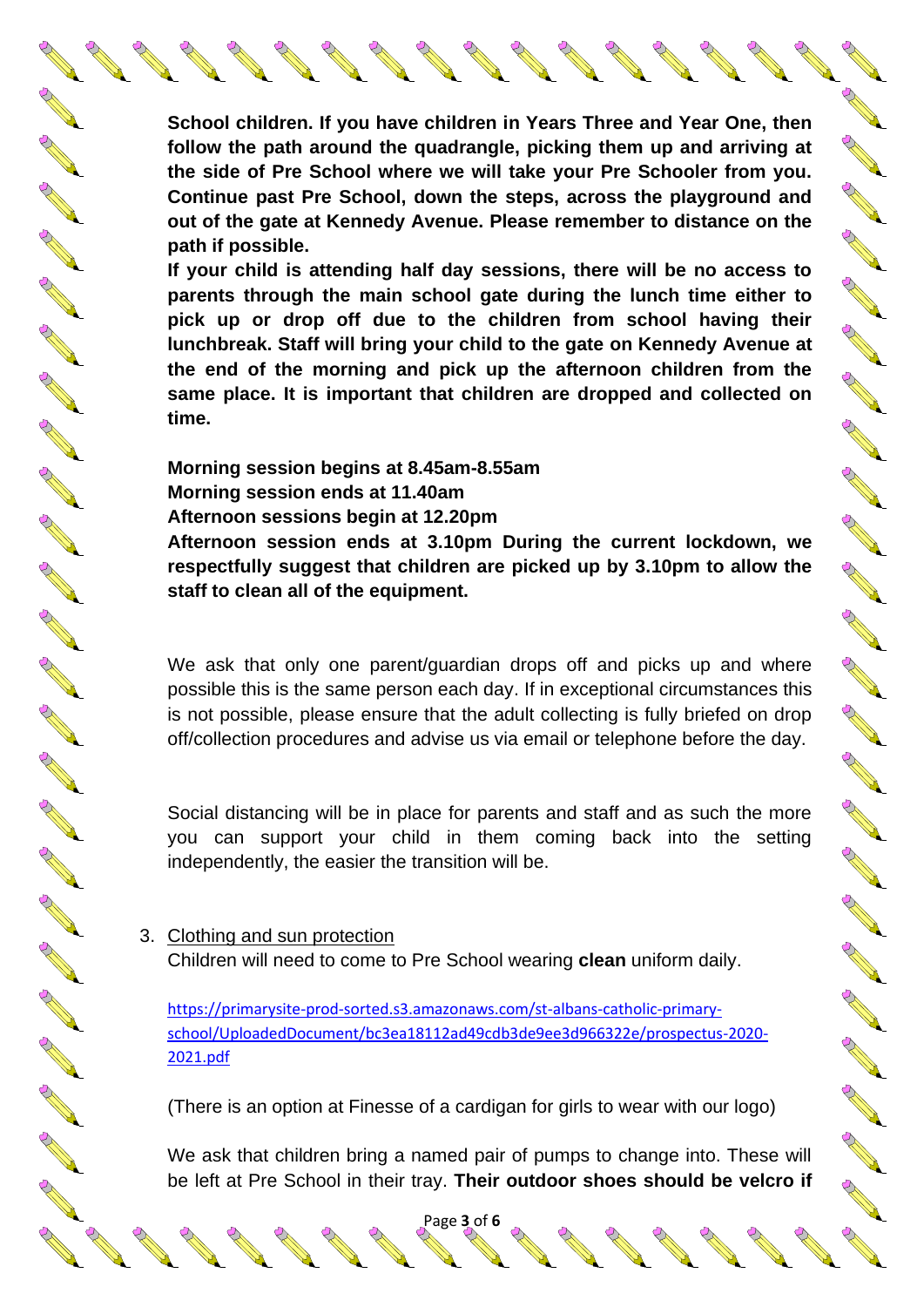AND A

A REA

A Maria

AND ROW

Control R

A REAL ASSESSMENT

**ANTICOLOGICAL CONTROLLER** 

A March 19

A A C

**RANT** 

No Real Real

CONTROLL OF

A REA

A A A

**ANTI** 

A March 19

Contractor of the

AND ROAD

AND TO

Contract of the Contract of the

A March

We will be outside in all-weather so ensure your child attends with the appropriate outdoor attire. In hot weather your child will need a named sun hat. In bad weather you will need to bring a named waterproof coat. Staff will not be able to apply sun cream in line with our policy. Please apply a cream before the child attends that will last all day.

**To avoid lots of bags coming in and out of Pre School, we ask that only blue school bookbags obtainable from Finesse are brought as these are most suitable for carrying letters and books from our lending library. They will also accommodate spare joggers, underwear etc**. **At this time, they should not bring back packs.**

**Please do not send your child with any other items from home such as toys.** 

## 4. Snack and Lunch Times

The delivery of free milk and fruit continues. This means that children will be offered milk or water at snack times and a healthy snack.

Lunch boxes will be brought into Pre School as normal, however, will be wiped down on entering and leaving the setting.

# 5. The Environment

We no longer must keep children in bubbles and so we will revert to a larger group with staffing returning to the correct ratios of 1:8 in Group One and 1:4 in Group Two. The layout of the classroom has been changed to create more space.

## 6. Education

We will be looking to continue our system of setting next steps for the children. Our new starters will have a baseline assessment done by their keyworker once they have settled which will be shared with you. Keyworkers will consider how lockdown may have affected our existing children and plan their next steps accordingly, again sharing this information with you.

Children will have an allocated Keyworker and I will inform you of that information as soon as possible

Page **4** of **6**

All staff have been vaccinated at this time.

# 7. Cleaning

A REA

Contract of the Contract of the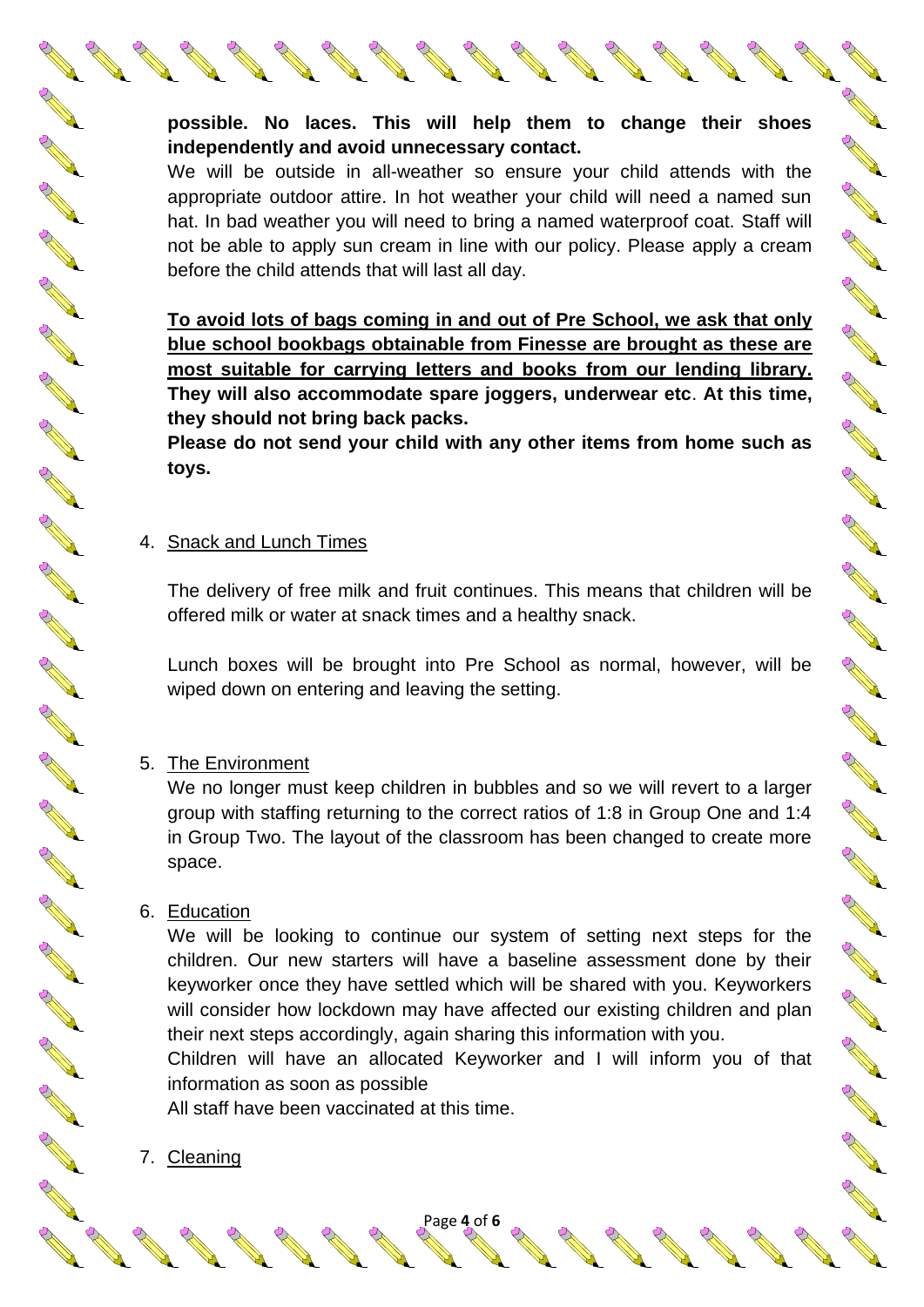The Pre School has had thorough cleaning. Once children have returned, we will be undertaking regular cleaning procedures throughout the day to minimise the risk of germs spreading. Our cleaner also cleans at the end of the day and more thoroughly on a Friday after the children have left.

Contract of the contract of

A REA

A Maria

**ANTICATION** 

**AND ROAD** 

AND ROOM

**CONTROLLER** 

**CONTROLLER** 

Contractor of

Control R

NA REA

Chance of the

CONTROLL OF

RANT RE

Control of the

A March

A March

**ANTICOLOGICAL CONTROLLER** 

Chance of the

A REA

**RANCISCO CONTROLLER** 

A A R

All the toys and resources have been carefully selected to ensure that everything in the environment can be cleaned down easily.

#### 8. Hand Washing

A RIVER

AND ROAD

A March 19

A REA

A REA

RANT R

A REA

**RANCISCO** 

RANT R

A REA

A REA

RANT R

AND RD

RANT R

AND RD

A AN

AND ROOM

AND RD

A REA

AND R

A AN

AND RO

RANT ROOM

**ANTI** 

A Maria Barat de la Caracción

Contract of the Contract of the Contract of The Contract of The Contract of The Contract of The Contract of The Contract of The Contract of The Contract of The Contract of The Contract of The Contract of The Contract of Th

We will ensure children wash their hands regularly throughout the Pre School day particularly:

- When arriving at Pre School
- After Sneezing/Coughing/ Blowing their nose
- Before and after going outside to play
- Before and after handling and eating food
- After going to the toilet

We will also have hand sanitisers placed around the setting for all the staff.

#### 9. PPE – Personal Protective Equipment

The children and staff will not be required to wear PPE in the setting. However, the Pre School will have enough supplies of gloves, aprons and face masks should we need them such as in the case of a child falling unwell whilst on the site or if a child has a toileting accident and requires a change.

### 10. Children that become unwell

If your child becomes ill with any of the current symptoms of Covid, please keep them at home, have a LFT and let Pre School know if this is positive. Please see current government recommendations as to isolation as this information may be subject to change.

If any child becomes unwell whilst at the setting with any of these symptoms, then they will be sent home and advice will be sought on the impact this has on the rest of the setting. Whilst the child is awaiting collection, they will be taken into a safe area in Pre School accompanied by a member of staff until they. We will advise parents/guardians that they should follow government guidelines. Staff who are with your child will use PPE equipment.

If your child is negative for Covid but is still unwell, then they should stay at home until recovered. This will ensure that the usual viruses and bugs can be kept to a minimum.

**It is vital we can get in touch with parents immediately so please ensure we have your most up to date contact information.**

Page **5** of **6**